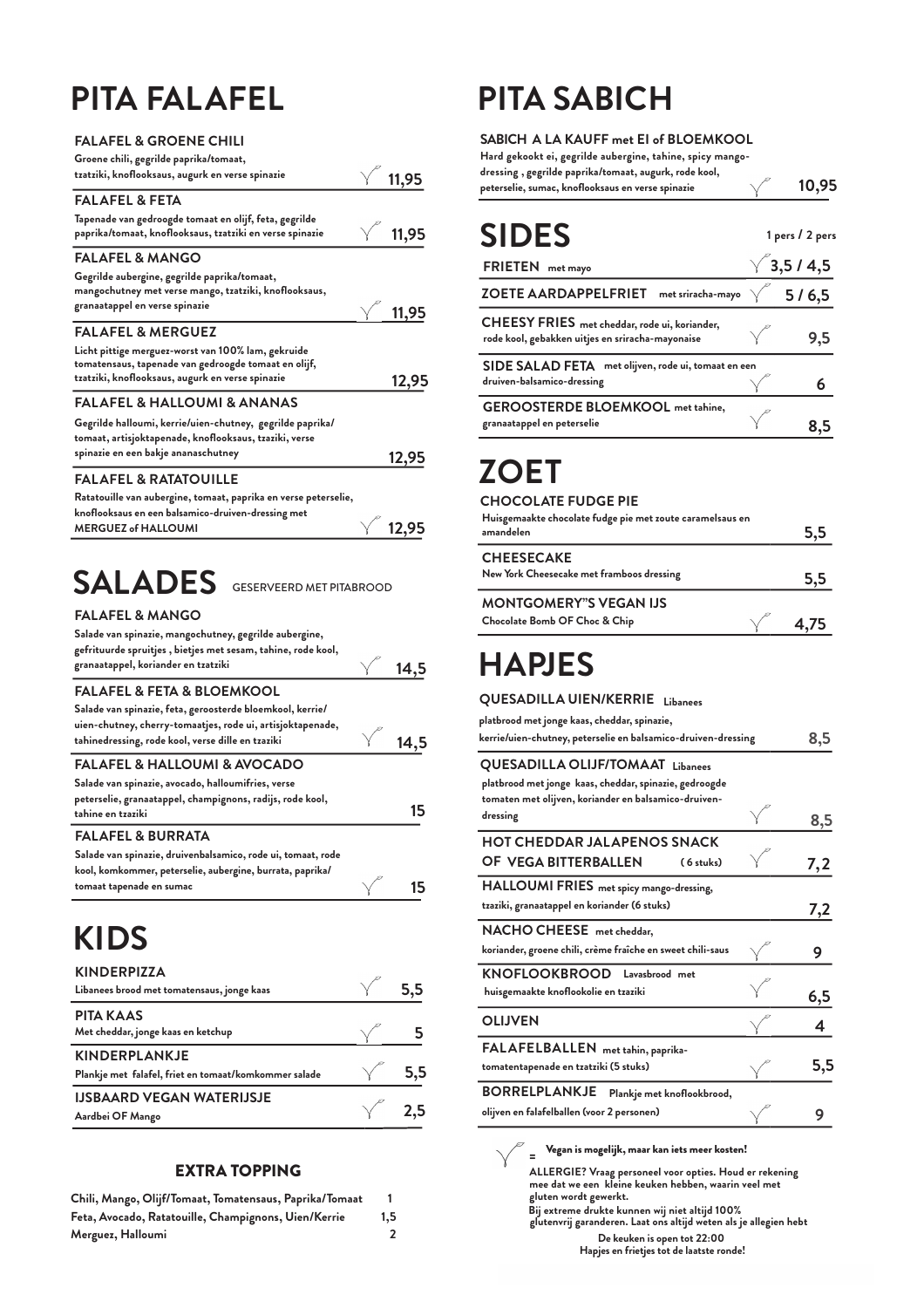## **PITA FALAFEL**

| <b>FALAFEL &amp; GREEN CHILI</b>                                                                                                                                                           |       |
|--------------------------------------------------------------------------------------------------------------------------------------------------------------------------------------------|-------|
| Green chili, grilled paprika/tomato,                                                                                                                                                       |       |
| tzatziki, garlicsauce, pickles and fresh spinache                                                                                                                                          | 11,95 |
| <b>FALAFEL &amp; FETA</b>                                                                                                                                                                  |       |
| Tapenade of dried tomato and olive, feta, grilled paprika/tomato<br>tzatziki, garlicsauce and fresh spinache                                                                               | 11,95 |
| <b>FALAFEL &amp; MANGO</b>                                                                                                                                                                 |       |
| Grilled eggplant, grilled paprika/tomato,<br>mangochutney with fresh mango, pommegranate<br>tzatziki, garlicsauce and fresh spinache                                                       | 11,95 |
|                                                                                                                                                                                            |       |
| <b>FALAFEL &amp; MERGUEZ</b><br>Mild spicy merguez-sausage (100% lamb),<br>mild spicy tomatosauce, tapenade of dried tomato and olive<br>tzatziki, garlicsauce, pickles and fresh spinache | 12,95 |
| <b>FALAFEL &amp; HALLOUMI &amp; PINEAPPLE</b>                                                                                                                                              |       |
| Grilled halloumi, curry/onion-chutney, grilled paprika/<br>tomato, artichoke tapenade, garlicsauce, tzaziki, fresh<br>spinache and pineapple-chutney                                       | 12,95 |
| <b>FALAFEL &amp; RATATOUILLE</b>                                                                                                                                                           |       |
| Ratatouille of eggplant, tomato, paprika and fresh parsley,<br>garlicsauce, a balsamic of grapes- with either<br><b>MERGUEZ or HALLOUMI</b>                                                | 12,95 |
| <b>SALADS</b><br><b>SERVED WITH PITABREAD</b>                                                                                                                                              |       |
| <b>FALAFEL &amp; MANGO</b>                                                                                                                                                                 |       |
| Salad of spinache, mangochutney, grilled eggplant,                                                                                                                                         |       |

| Salad of spinache, mangochutney, grilled eggplant,              |      |
|-----------------------------------------------------------------|------|
| fried sprouts, beets, tahin, red cabbage, pomegranate,          |      |
| fresh coriander and tzatziki                                    | 14,5 |
| <b>FALAFEL &amp; FETA &amp; CAULIFLOWER</b>                     |      |
| Salad of spinache, feta, grilled cauliflower, curry/            |      |
| onion-chutney, cherry-tomatos, red onion, artichoketapenade,    |      |
| tahin, red cabbage, fresh dille and tzatziki                    |      |
| <b>FALAFEL &amp; HALLOUMI &amp; AVOCADO</b>                     |      |
| Salad of spinache, avocado, halloumifries, fresh                |      |
| parsley, pomegranate, mushrooms, radish, cucumber, red cabbage, |      |
| tahin and tzatziki                                              | 15   |
| <b>FALAFEL &amp; BURRATA</b>                                    |      |
| Salad of spinache, balsamic of grapes, red onion, tomato,       |      |
| red cabbage, cucumber, fresh parsley, eggplant, burrata,        |      |
| paprika/tomato tapenade and sumac                               |      |

#### **KIDS**

| <b>KIDS PIZZA</b><br>Libanese bread with tomatosauce and young cheese    | 5,5            |
|--------------------------------------------------------------------------|----------------|
| <b>PITA CHEESE</b><br>With cheddar, young cheese and ketchup             |                |
| <b>KIDS PLATE</b><br>Plate with falafel, fries and tomato/cucumber salad | 5,5            |
| <b>IJSBAARD VEGAN POPSICLE</b><br><b>Strawberry OR Mango</b>             | $\sqrt{ }$ 2,5 |

#### **EXTRA TOPPING**

| Chili, Mango, OLive/Tomato, Tomatosauce, Paprika/Tomato |                  |
|---------------------------------------------------------|------------------|
| Feta, Avocado, Ratatouille, Mushrooms, Onion/Curry      | 1.5 <sub>1</sub> |
| Merguez, Halloumi                                       |                  |

## **PITA SABICH**

**SABICH A LA KAUFF with EGG or CAULIFLOUR 10,95 Hardboiled egg, grilled eggplant, tahin, spicy mangodressing , grilled paprika/tomato, pickles, red cabbage, fresh parsley, sumac, garlicsauce and fresh spinache**

| <b>SIDES</b>                                                                                    | <b>NORMAL</b> / BIG |
|-------------------------------------------------------------------------------------------------|---------------------|
| <b>FRIES</b> with mayonnaise                                                                    | $\sqrt{3,5/4,5}$    |
| <b>SWEET POTATO FRIES</b> with sriracha-mayo                                                    | 5/6,5               |
| CHEESY FRIES with cheddar, red onion, coriander,<br>red cabbage, crispy onion and sriracha-mayo | 9.5                 |
| <b>SIDE SALAD FETA</b><br>with olives, feta, red onion, tomato<br>and a basalmic of grapes      |                     |
| <b>GRILLED CAULIFLOWER</b><br>with tahin,<br>pomegranate and fresh parsley                      |                     |

#### **SWEET**

#### **CHOCOLATE FUDGE PIE**

| Homemade chocolate fudge pie with salted caramelsauce and<br>almonds                                             | 5,5 |
|------------------------------------------------------------------------------------------------------------------|-----|
| <b>CHEESECAKE</b><br>New York Cheesecake with raspberry dressing                                                 | 5.5 |
| <b>MONTGOMERY"S VEGAN ICECREAM</b><br>Chocolate Bomb OR Choc & Chunk OR Vanille Maple Syrup $\sqrt{\phantom{a}}$ | 4.5 |

#### **BITES**

#### **QUESADILLA CURRY/ONION Libanese**

| bread with young cheese, cheddar, spinache,<br>curry/onion-chutney, fresh parsley and a balsamic of grapes                                | 8,5 |
|-------------------------------------------------------------------------------------------------------------------------------------------|-----|
| <b>QUESADILLA OLIVE/TOMATO Libanese</b><br>bread with young cheese, cheddar, spinache, dried<br>tomato with olives, fresh coriander and a |     |
| balsamic of grapes                                                                                                                        | 8,5 |
| <b>HOT CHEDDAR JALAPENOS SNACK</b><br><b>OR VEGA BITTERBALLS</b><br>(6 pieces)                                                            | 7.5 |
| HALLOUMI FRIES with spicy mango-dressing,<br>tzatziki, pomegranate and fresh coriander (6 pieces)                                         |     |
| NACHO CHEESE with cheddar, fresh coriander<br>green chili, crème fraîche and sweet chili-sauce                                            |     |
| <b>GARLICBREAD</b> Lavashrood<br>with homemade garlicoil and tzatziki                                                                     | 6,5 |
| <b>OLIVES</b>                                                                                                                             | Δ   |
| FALAFELBALLS with tahin, paprika-<br>tomatotapenade annd tzatziki (5 pieces)                                                              | 5,5 |
| PLATE OF BITES Plate with garlicbread,<br>olives and falafelballs (2 pers)                                                                |     |

 $=$  Vegan is an option, but prices can be different! Ask our staff!

**ALLERGY? Ask our sta!. We have a small kitchen and work with lot's of gluten. So when it is crazy busy we can not always guarantee 100% glutenfree.**

**Please let us know if you have any allergies!**

**The kitchen is open until 22:00 Bites and fries until the last round!**